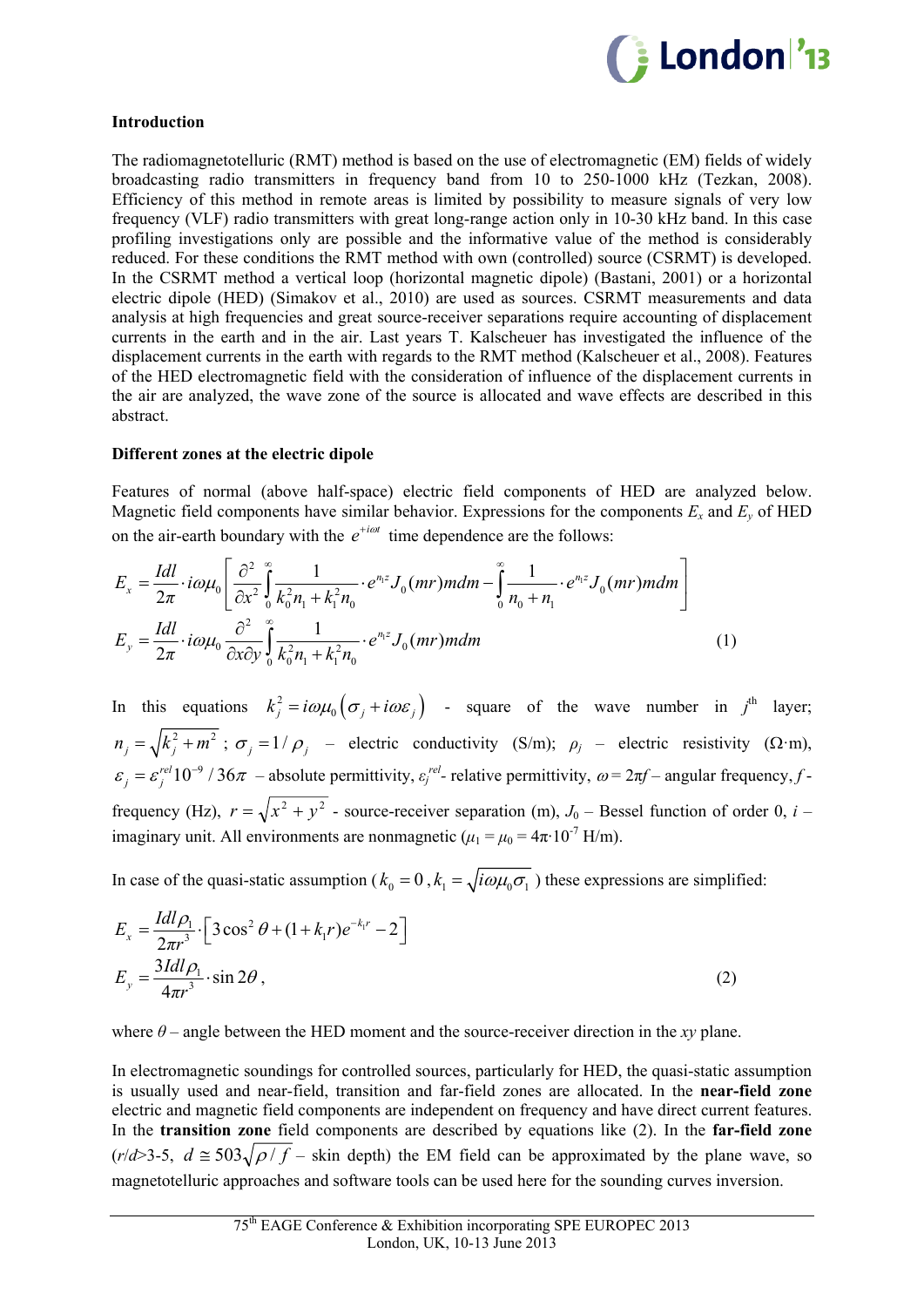

For powerful sources with the great long range action (hundreds and thousands kilometers) the **waveguide zone** has been allocated (Saraev and Kostkin, 1998), where the ionosphere and the displacement currents in the air influence on the EM field behavior. Features of waveguide effects are described in (Saraev and Shlykov, 2012).

In the CSRMT method electromagnetic fields are measured at relatively small distances (several kilometers from a source) and the influence of ionosphere is insignificant. At the same time the influence of displacement currents in the air is displayed very well just at distances of hundreds meters from a source. In this case in addition to the traditionally allocated in the EM practice nearfield, transition and far-field zones a wave zone allocating is necessary. In the **wave zone** the EM field structure is dependent on the influence of displacement currents in the air. Previously allocated the waveguide zone can be considered as a partial case of the wave zone. The wave zones of different types sources are usually allocated at the consideration of radio waves propagation tasks according to the condition  $r \gg \lambda_0$ , where  $r$  – source-receiver separation,  $\lambda_0$  – EM wave length in the air (Kontorovich, 1956). In geophysical EM practice the wave zone in the radio physics sense was not usually used and features of EM field in this zone were not analyzed in detail.

## **Results of calculations**

The forward 1D program has been developed for the calculation of the HED normal EM field with the account of displacement currents in both media (earth and air). Results of modeling are described below. Assume that the moment of HED is oriented along the horizontal axis *x*, current strength  $I = 1$ A, current frequency  $f = 100$  kHz and dipole length  $dl = 100$  m. For the air  $\rho_0 = 10^{14} \Omega \cdot m$ ,  $\varepsilon_0^{\text{rel}} = 1$ , for the earth  $\rho_1 = 1000 \Omega \cdot m, \ \varepsilon_1^{rel} = 10.$ 

Maps of  $|E_r|$  *u*  $|E_r|$  components isolines in the quasi-static assumption and with the account of displacement currents are shown in Figure 1. We can see sufficient difference of the electric field structure in the wave zone compare to the quasi-static case. Area of the |*Ex*| minimum, orientated approximately at the angle of  $45^\circ$  to the dipole direction in the quasi-static case is smoothed and shifted to the dipole equator in the wave zone. Isolines of  $|E_v|$  in the wave zone are extended along the direction orientated at the angle of  $45^\circ$  to the dipole moment.



*Figure 1: Maps of isolines of the HED normal electric field horizontal components. a - quasi-stationary field, b – wave field.* 

Directional diagram of HED in the wave zone is also changed (in Figure 2 normalized  $|E_x|$  values are shown). For the quasi-static assumption  $|E_x|$  in the equatorial area is in two times bigger than the same value along the dipole (Figure 2a). At the same time, in the wave zone  $|E_x|$  in the axial area is much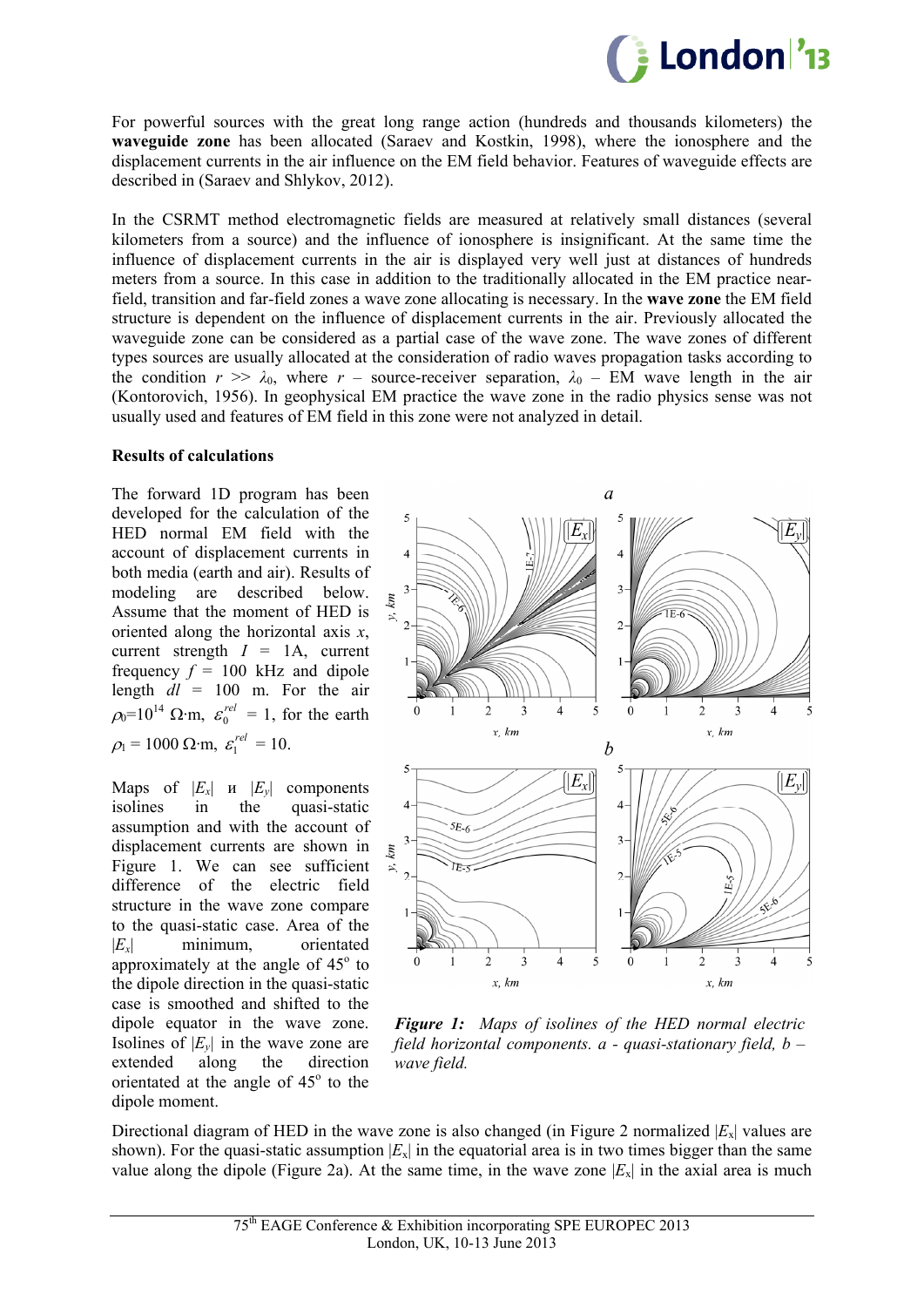

bigger than in the equatorial one (Figure 2c). Figure 2b shows an intermediate view of the directional diagram. This feature of the HED directional diagram was well known from the radio communications (Kontorovich, 1956) but it was not taken into account in the EM practice before.



*Figure 2: Directional diagrams for the |Ex| component at several distances from HED:*  $a - 0.3$  km,  $b - 1.1$  km,  $c - 2$  km.

As it follows from Figures 1 and 2 the usually used for measurements of the surface impedance component  $Z_{xy}$ equatorial area in the wave zone becomes narrow. On the contrary, the axial area of HED becomes wide. Therefore, the selection of survey area in the CSRMT method should be fulfilled with the account of this feature. If the basic survey

task is to study increased depths with the use of lower frequencies, the equatorial area is selected. For study of small depths with the use of higher frequencies the axial area is more favorable.

The parameter  $\Delta |E| = 100\% (|E^{k_0\neq 0}| - |E^{k_0=0}|)/|E^{k_0\neq 0}|$ and the boundary value  $\Delta |E| = 5\%$  were used for allocation of the quasi-static zone (Figure 3). For the  $E<sub>r</sub>$ component in the equatorial area the boundary between the quasi-static and wave zones corresponds to the induction number  $|k_0|$ *y* = 0.33 (for the considered model this value corresponds to  $y = 160$  m), in the axial area  $|k_0|x = 1.0$  ( $x = 460$  m). For the  $E_y$  component the boundary corresponds to  $|k_0|r = 0.45$  ( $r = 200$  m). The boundary positions are independent on the earth resistivity  $\rho_1$ .

In the quasi-static case the EM field of HED has the linear polarization. The influence of displacement currents in the air at a certain distance from the source causes the ellipticity of field polarization (Saraev et al., 1998). For the CSRMT method at  $f = 300$  kHz and  $\rho_1 =$ 1000  $\Omega$ ·m electric field polarization ellipse elements (big semi-axis *a*, small one *b* and big semi-axis rotation angle) were computed (Figure 4a). For obviousness reasons the values *a* and *b* were normalized on the *a* length  $(a = 1, b)$  $= b/a$ ). In this case for the selected frequency the area of elliptically polarized field is quite wide. In addition, some delaying of ellipses big semi-axes directions relatively the linear polarization for the quasi-static case is observed. Area of the elliptically polarized field is coincided with the area of the  $|E_x|$  minimum (Figure 4b).

#### **Conclusions**

The wave zone for HED as a source in the CSRMT method at the use of high frequencies (hundreds kilohertz) is allocated. In the wave zone the influence of displacement currents in the air should be taken into



*Figure 3: Maps of relative deviation of quasi-static and wave electric field. Black line*  $(A|E| = 5\%)$  *shows boundary between quasi-static and wave zones.*